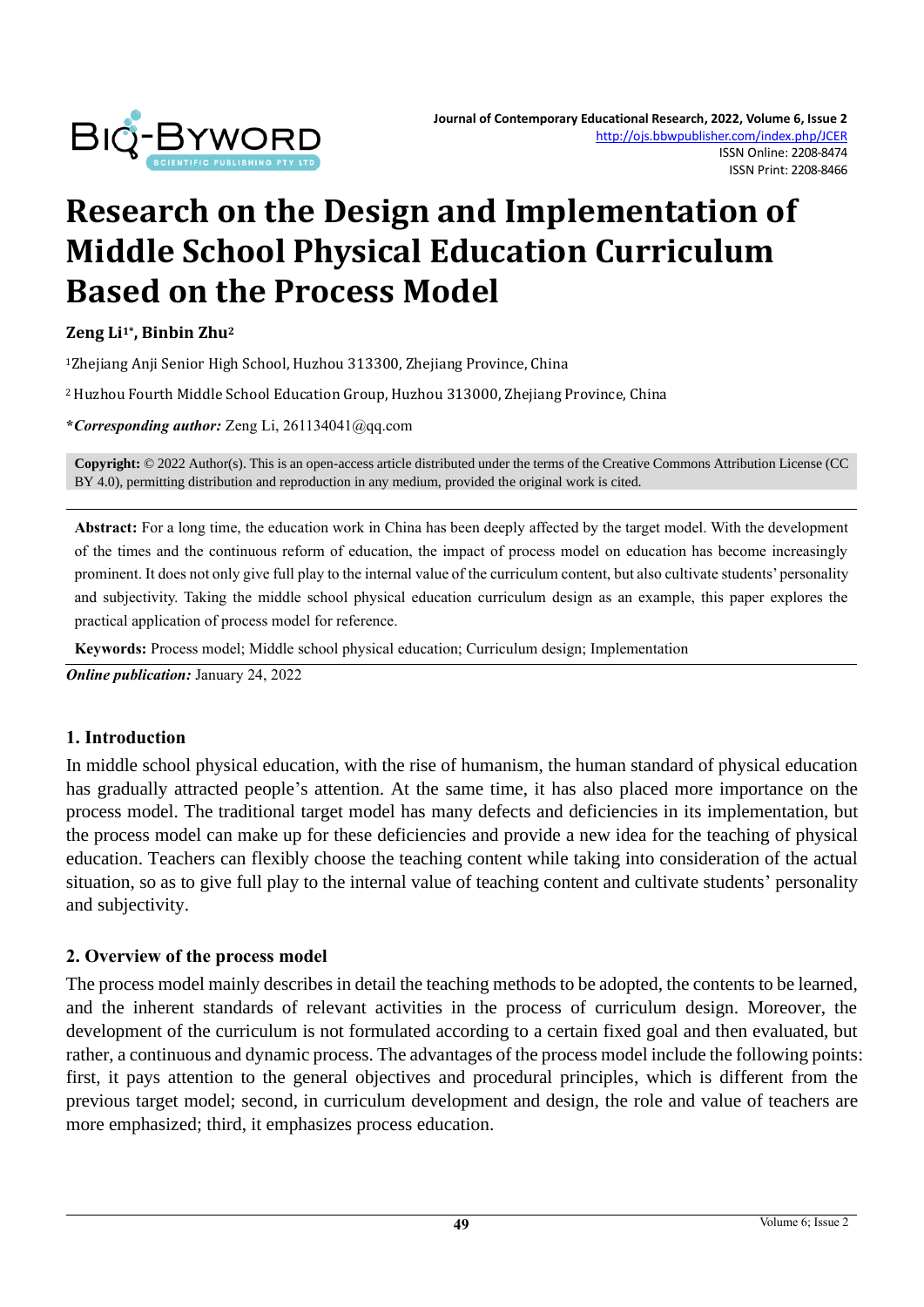# **3. The necessity of applying the process model in middle school physical education curriculum design**

# **3.1. Mobilizes and stimulates students' interest in learning**

At present, the physical education curriculum design in middle schools basically focuses on the target model and pays attention to students' mastery of relevant physical education skills. However, in foreign countries, it is based on the process model. One of the purposes of physical education is to mobilize and stimulate students' interest in learning as well as cultivate lifelong sports consciousness among students. Taking dribbling in basketball as an example, in domestic physical education, teachers would explain and demonstrate the technique by themselves; then, students would imitate, and the teachers would correct them. In this way, students can master the skill. Such a single and rigid teaching method enables students to master certain sports skills, but it virtually extinguishes students' interest in learning the sport, which is not conducive to the cultivation of lifelong sports consciousness. Under the process model, the teaching is mainly based on the students' understanding. Students may not master the relevant sports skill, but they would be able to experience the fun in sports, which is very helpful for the cultivation of students' lifelong sports consciousness [1].

### **3.2. Fully respects students' dominance in the classroom**

The traditional concept of education also has a direct impact on the concept of school physical education. In China, as physical education has been affected by the target model for a long time, it often neglects the cultivation of students' personality and weakens their dominance in classroom. Compared with other disciplines, physical education is beneficial in cultivating students' personality, but the reality is often the opposite. Under the target model, students tend to imitate their teachers' actions mechanically, thus lacking the integration of emotion and thought. Through the process model, they can effectively make up for the defects and deficiencies of the target model, fully respect students' dominance in classroom, cultivate students' thinking skill, personality, and creativity, as well as develop students' potential, so that students can fully express their different views, which is very helpful for the all-round and healthy development of their bodies and minds [2].

# **3.3. Gives full play to the internal value of the teaching content**

Internal value mainly refers to the potential value that is not easily discovered by others. No matter what course, it has internal value and external value. The physical education curriculum design based on the target model basically takes goal formulation as the core and gives full play to the external value of the teaching content. As an essential and important discipline, compared with other disciplines, physical education does not only emphasize on people-oriented value, but also pay more attention to students' emotional experience. Its ultimate goal is to promote an all-round and healthy development. Through the practical application of process model in physical education curriculum design, it is possible to give full play to the internal value of the teaching content. When the teaching content triggers students' thinking and brings happiness as well as satisfaction, it can then realize its internal value <sup>[3]</sup>.

### **4. Application of the process model in middle school physical education curriculum design**

Firstly, under the traditional target model, the design of middle school physical education curriculum usually has higher requirements for teachers' professional skill level and knowledge reserve. However, under the process model, teachers are not only required to have higher professional skill level and knowledge reserve, but also their understanding ability, thinking ability, grasp ability, and organization ability. An excellent and qualified physical education teacher should not only improve students' physical quality and accurately convey relevant skills to students, but also inspire their intelligence. Physical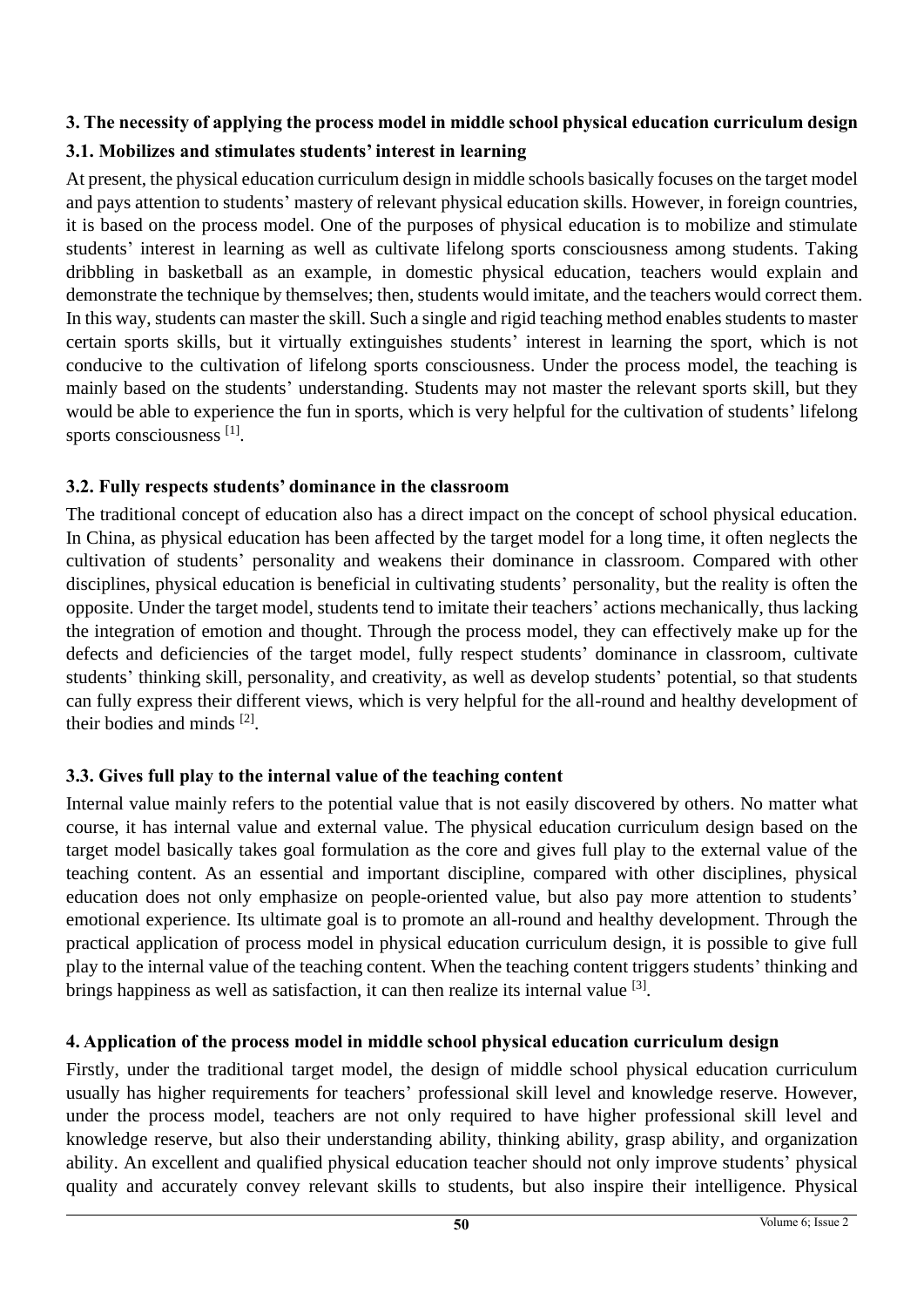education curriculum based on the process model can cultivate and exercise students' ideological ability. However, according to the actual development situation, many middle school physical education teachers do not meet the above requirements, thus hindering and limiting the role and value of the process model in middle school physical education curriculum design.

Secondly, the process model emphasizes the process of curriculum design and does not pay as much attention to results as the target model does, which has a certain impact on the realization of curriculum teaching objectives; however, educational results are uncertain. In addition, the curriculum evaluation standard is flawed, so it is difficult to supervise and evaluate physical education teaching under the process model. In view of the above situation, an evaluation method based on the process model can be constructed. In the process of evaluating teachers, students can evaluate teachers' control over classroom and their own classroom experience through questionnaires. In addition, teachers should establish correct curriculum views. Only in this way can they have firm faith in curriculum design, rather than following suit.

Finally, the middle school physical education curriculum design based on the process model pays more attention to the classroom teaching process, which causes difficulty in completing many quantitative teaching objectives. Affected by exam-oriented education, the completion of teaching objectives in physical education classroom teaching based on the process model is far less than the target model. Therefore, in future educational practice, there is a need to find a balance between improving the efficiency of classroom teaching and the application of the process model, so as to give full play to its application value <sup>[4]</sup>.

#### **5. Design and implementation of middle school physical education curriculum based on the process model**

#### **5.1. Design**

In order to apply the process model to the physical education curriculum design in middle schools, first of all, it is imperative to pay attention to the overall structure of the curriculum, based on the physical education teaching content with rich connotation and value. Second, the emphasis should be on the curriculum design and implementation process. Third, it is necessary to flexibly organize teaching while taking into consideration of classroom teaching and the actual situation of students. Under the target model, in preparation for classroom teaching, teachers generally prepare in advance and focus on the goal, which greatly weaken the creativity and flexibility of classroom teaching. Physical education classroom teaching based on the process model requires teachers to flexibly organize teaching while taking into consideration of classroom teaching and the actual situation of students. Taking rope skipping as an example, after learning the skill and practicing for a period of time, students will inevitably feel bored. In view of the above situation, teachers should think about how to make rope skipping more interesting. For example, they can guide the students to triple jump, double jump, etc. Through interesting ways, they can mobilize students' learning enthusiasm. It does not break away from the teaching of rope skipping, but rather, it makes learning more flexible and vivid [5].

### **5.2. Implementation**

Taking the improvement process as an example, under the previous target model, the first thing is to formulate the teaching objectives. For example, in class, how many gymnastics movements should students learn? In practical teaching, teachers would demonstrate the correct movements and explain the key points of the movements. Students would then imitate the teachers. Teachers are responsible for error correction and providing feedback. Although the class efficiency is high, due to the lack of independent thinking process, the teaching lacks vitality, which is not conducive to the cultivation of students' autonomous learning skills. Under the process model, taking gymnastics as an example. Firstly, the general teaching